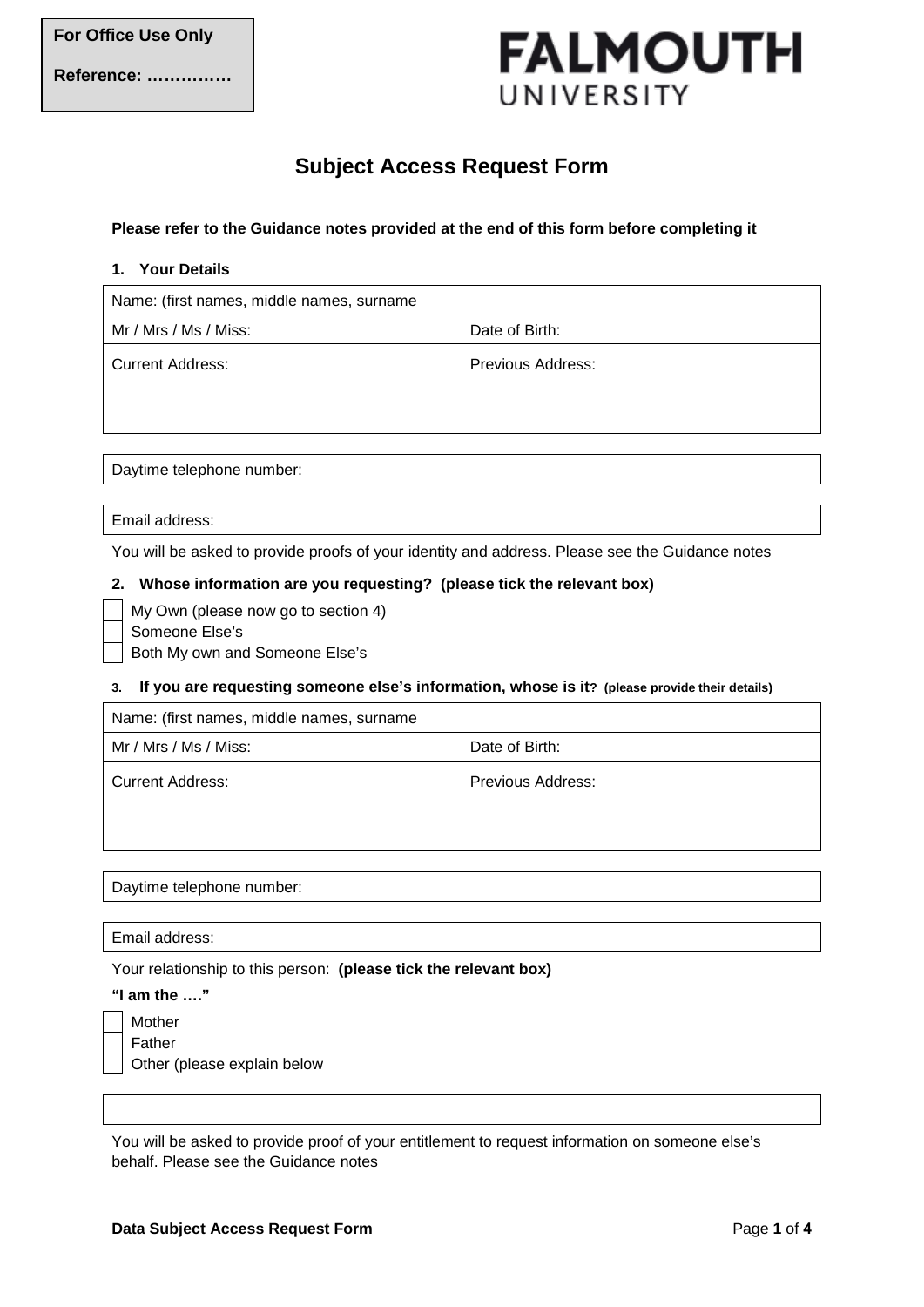**Reference: ……………**

# **FALMOUTH** UNIVERSITY

# **Subject Access Request Form**

### **4. Details of the information you are requesting (please include any known reference numbers)**

Falmouth departments/institutes/schools that you think hold the information you are requesting:

Place/office where the information is held, if known to you:

Please describe the type of information you want to see:

## **5. Proof of Identification and Entitlement**

Documents supplied as proof of **identity** (see note 3 in the Guidance notes):

Recent (less than 3 months old) Utility Bill (original)

Bank Statement (original)

Passport **OR** Photo ID driving licence

Change of name document(s) if relevant

Document(s) supplied as proof of **entitlement** (see note 4 in the Guidance notes). Please describe what document(s) you are providing:

#### **6. Submitting the Request Form**

The completed Subject Access Request Form and supporting proof of identity and entitlement (if relevant) should be taken or sent to:

**Information Governance Officer, Falmouth University, Falmouth Campus, Woodlane, Falmouth, Cornwall, TR11 4RH or [informationoffice@falmouth.ac.uk](mailto:informationoffice@falmouth.ac.uk)**

| <b>Signature of Applicant:</b> | Date: |
|--------------------------------|-------|
|--------------------------------|-------|

**For Office Use Only:**

**Date Request Accepted:**

**Date Reply Sent (within 30 days of Request Acceptance):**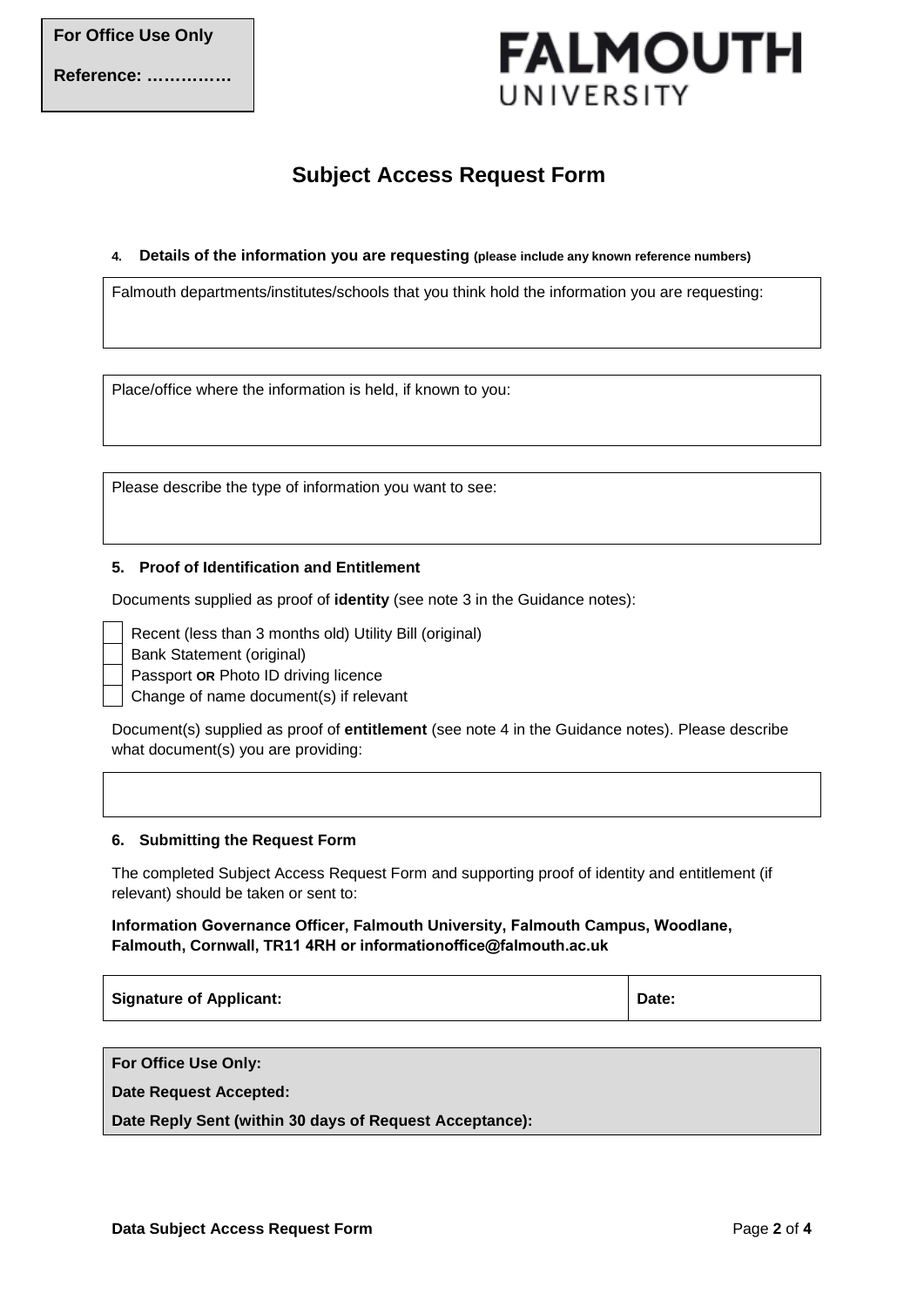# **FALMOUTH** UNIVERSITY

# **Subject Access Request Form**

# **Guidance Notes**

# **General**

# **1. Personal details**

Please complete your personal details as requested. Please tell us if you have been previously known by any other name and if you have lived at your present address for less than two years, your previous address. If you are requesting historical information then provide as many details as possible; for example, previous addresses with dates. Use a separate sheet of paper if required.

## **2. Details of the information you require**

You should give as much assistance as you can about particular areas to search so that we can give you what you require without further correspondence. If the information you require is held in only one place you should identify that place if you can, for example a particular office or school. You should also give any relevant reference numbers that might be used for you. These details are required to assist location of your information so you can be given a copy of everything held about you, as required by the General Data Protection Regulation (GDPR) and/or the Data Protection Act.

# **3. Proof of identification**

Proof of name and address is required to ensure we only give information to the correct person. We require two original pieces of documentation, for example, a recent utility bill (less than 3 months old), bank statement (photocopies are not acceptable) showing your name *and* address. In some cases additional details such as a passport or photo ID driving licence may be required due to the sensitive nature of information held. Proof of change of name document(s), if relevant; release of financial, or education records will normally require this additional information.

## **4. Proof of entitlement**

Under the GDPR, only the data subject has a right to ask to see their own records. We normally expect the Subject Access Request to be made by the data subject; all individuals aged 16 or over should make their own Subject Access Requests if they have the mental capacity to make their own decisions (mental capacity as defined in the Mental Capacity Act 2005), unless they appoint someone else to make the Subject Access Request on their behalf.

People making Subject Access Requests on behalf of the data subject need to demonstrate that they have the right to do so. We require one of the following proofs of this right:

## **a) A person making a Subject Access Request on behalf of a person with mental capacity aged 16 or over**

Proof of permission to make the Subject Access Request – a signed letter or consent form from the data subject (we may contact the data subject for confirmation that we can release the information to you).